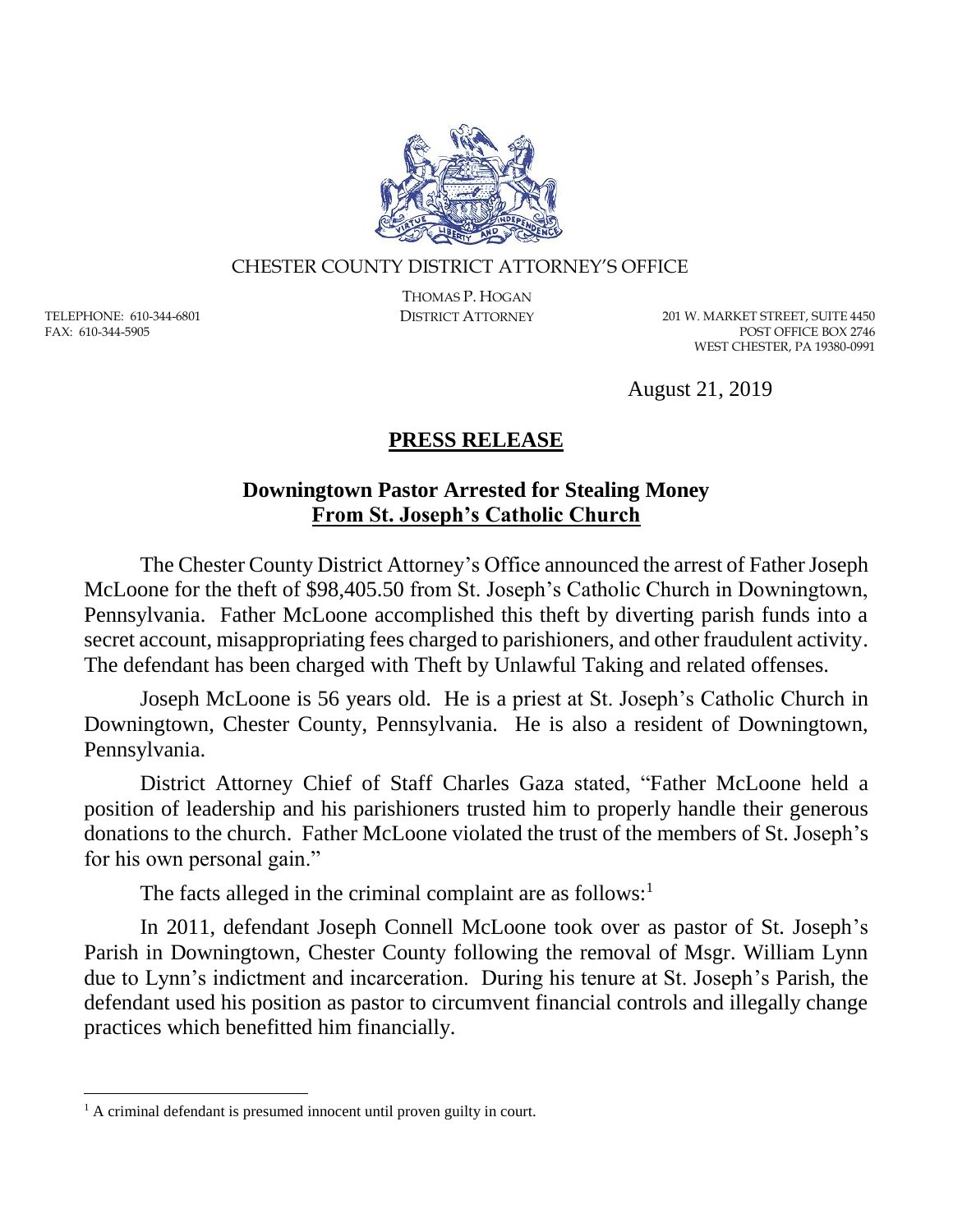On November 2, 2011, the defendant opened an account at TD Bank which he named the "St. Joseph Activity Account". November 2, 2011 was the first All Souls holiday while the defendant was at St. Joseph's Parish.

Over the next six years, the defendant diverted approximately \$125,000 in donation checks written to the St. Joseph's Parish into this account. The sources of these diverted funds included donations for the use of the church and school by community groups, donations from the congregation related to special collections held during masses, fees paid to the parish for weddings and funerals by those married at the church or holding funeral services for a loved one, and other gifts made out to St. Joseph's Parish. Some money from the account was recovered by authorities.

The defendant also used the activity account to take the entirety of the All Souls' collection each year and convert checks written out to St. Joseph's into checks made out to himself and others within the parish. This account was not disclosed to the Archdiocese of Philadelphia until shortly before McLoone's removal from St. Joseph's in early 2018. The total amount taken out of the All Souls' collection was \$39,543.00.

The defendant created the activity account for the purpose of avoiding disclosure of the funds to the diocese and ensuring that nobody at the parish could see what these funds were being spent on. He used the account as a vehicle for taking the All Souls collection each year.

The defendant took full advantage of the lack of control over the activity account and used it to fund his personal lifestyle. His lifestyle included a beach house, travel, dining, and spending on adult men with whom he maintained sexual relationships. The defendant additionally supplemented his income by doubling the stipend he collected for saying each mass and performing weddings and funerals.

The defendant ultimately stole \$98,405 from St. Joseph's Parish. He accomplished his theft through several means. The first of which is regular cash withdrawals, thousands of dollars of which occurred in Ocean City, New Jersey, where the defendant maintains a vacation home. The defendant stole all of the checks and cash collected for the All Souls celebration each November. The defendant made thousands of dollars in payments directly from the activity account to his personal credit cards. The defendant made thousands of dollars in payments directly to men with whom he maintained relationships via Square and JPay online services. The defendant further gave himself a pay raise by doubling the amount he collected as a stipend for each mass, wedding, and funeral held at St. Joseph's Parish.